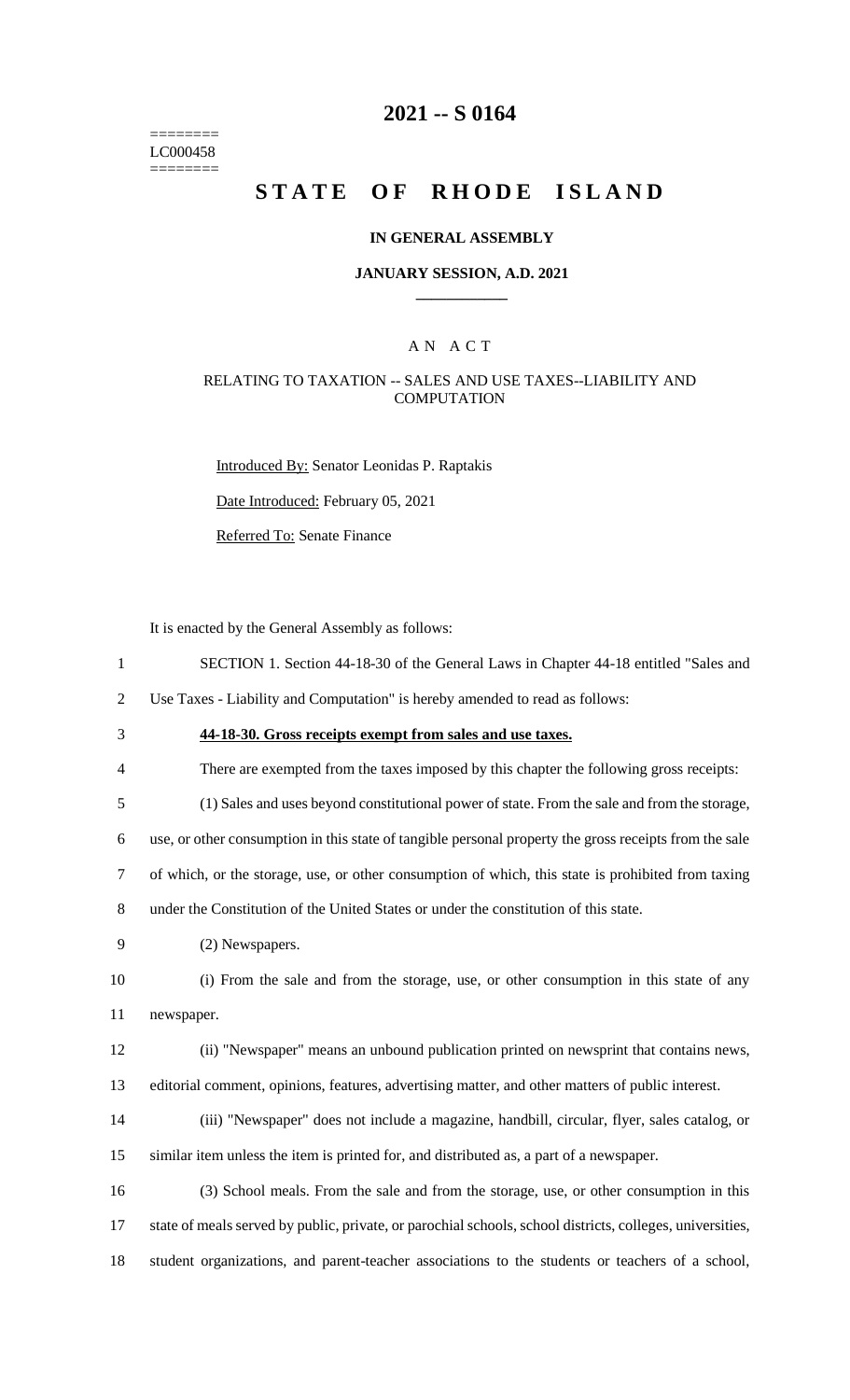college, or university whether the meals are served by the educational institutions or by a food service or management entity under contract to the educational institutions.

(4) Containers.

(i) From the sale and from the storage, use, or other consumption in this state of:

 (A) Non-returnable containers, including boxes, paper bags, and wrapping materials that are biodegradable and all bags and wrapping materials utilized in the medical and healing arts, when sold without the contents to persons who place the contents in the container and sell the contents with the container.

 (B) Containers when sold with the contents if the sale price of the contents is not required to be included in the measure of the taxes imposed by this chapter.

 (C) Returnable containers when sold with the contents in connection with a retail sale of the contents or when resold for refilling.

 (D) Keg and barrel containers, whether returnable or not, when sold to alcoholic beverage producers who place the alcoholic beverages in the containers.

 (ii) As used in this subdivision, the term "returnable containers" means containers of a kind customarily returned by the buyer of the contents for reuse. All other containers are "non-returnable containers."

 (5)(i) Charitable, educational, and religious organizations. From the sale to, as in defined in this section, and from the storage, use, and other consumption in this state, or any other state of the United States of America, of tangible personal property by hospitals not operated for a profit; "educational institutions" as defined in subdivision (18) not operated for a profit; churches, orphanages, and other institutions or organizations operated exclusively for religious or charitable purposes; interest-free loan associations not operated for profit; nonprofit, organized sporting leagues and associations and bands for boys and girls under the age of nineteen (19) years; the following vocational student organizations that are state chapters of national vocational student organizations: Distributive Education Clubs of America (DECA); Future Business Leaders of America, Phi Beta Lambda (FBLA/PBL); Future Farmers of America (FFA); Future Homemakers of America/Home Economics Related Occupations (FHA/HERD); Vocational Industrial Clubs of America (VICA); organized nonprofit golden age and senior citizens clubs for men and women; and parent-teacher associations; and from the sale, storage, use, and other consumption in this state, of and by the Industrial Foundation of Burrillville, a Rhode Island domestic nonprofit corporation. (ii) In the case of contracts entered into with the federal government, its agencies, or instrumentalities, this state, or any other state of the United States of America, its agencies, any city, town, district, or other political subdivision of the states; hospitals not operated for profit;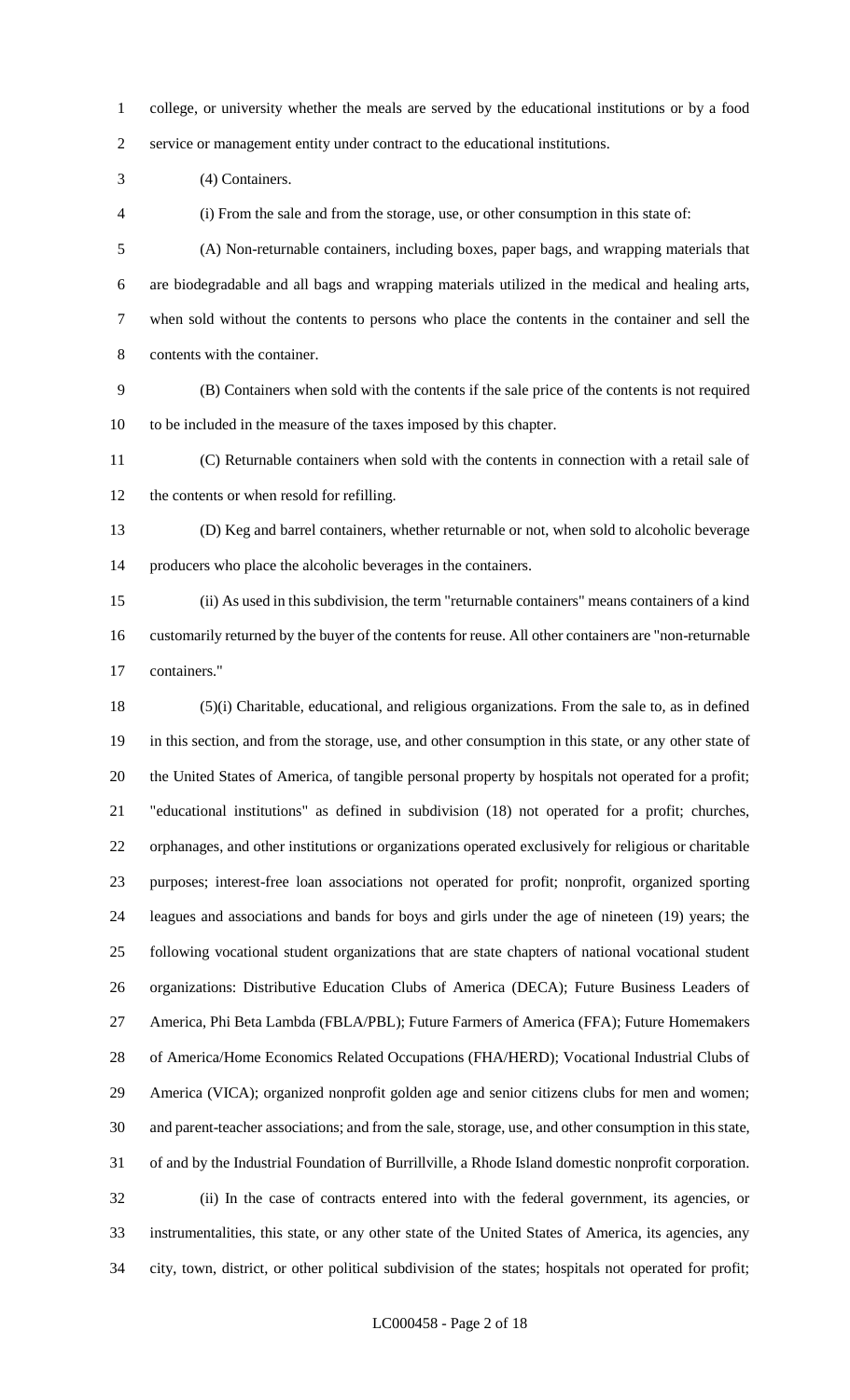educational institutions not operated for profit; churches, orphanages, and other institutions or organizations operated exclusively for religious or charitable purposes, the contractor may purchase such materials and supplies (materials and/or supplies are defined as those that are essential to the project) that are to be utilized in the construction of the projects being performed under the contracts without payment of the tax.

 (iii) The contractor shall not charge any sales or use tax to any exempt agency, institution, or organization but shall in that instance provide his or her suppliers with certificates in the form as determined by the division of taxation showing the reason for exemption and the contractor's records must substantiate the claim for exemption by showing the disposition of all property so purchased. If any property is then used for a nonexempt purpose, the contractor must pay the tax on the property used.

 (6) Gasoline. From the sale and from the storage, use, or other consumption in this state of: (i) Gasoline and other products taxed under chapter 36 of title 31 and (ii) Fuels used for the propulsion of airplanes.

(7) Purchase for manufacturing purposes.

 (i) From the sale and from the storage, use, or other consumption in this state of computer software, tangible personal property, electricity, natural gas, artificial gas, steam, refrigeration, and water, when the property or service is purchased for the purpose of being manufactured into a finished product for resale and becomes an ingredient, component, or integral part of the manufactured, compounded, processed, assembled, or prepared product, or if the property or service is consumed in the process of manufacturing for resale computer software, tangible personal property, electricity, natural gas, artificial gas, steam, refrigeration, or water.

 (ii) "Consumed" means destroyed, used up, or worn out to the degree or extent that the property cannot be repaired, reconditioned, or rendered fit for further manufacturing use.

(iii) "Consumed" includes mere obsolescence.

 (iv) "Manufacturing" means and includes: manufacturing, compounding, processing, assembling, preparing, or producing.

 (v) "Process of manufacturing" means and includes all production operations performed in the producing or processing room, shop, or plant, insofar as the operations are a part of and connected with the manufacturing for resale of tangible personal property, electricity, natural gas, artificial gas, steam, refrigeration, or water and all production operations performed insofar as the operations are a part of and connected with the manufacturing for resale of computer software.

 (vi) "Process of manufacturing" does not mean or include administration operations such as general office operations, accounting, collection, or sales promotion, nor does it mean or include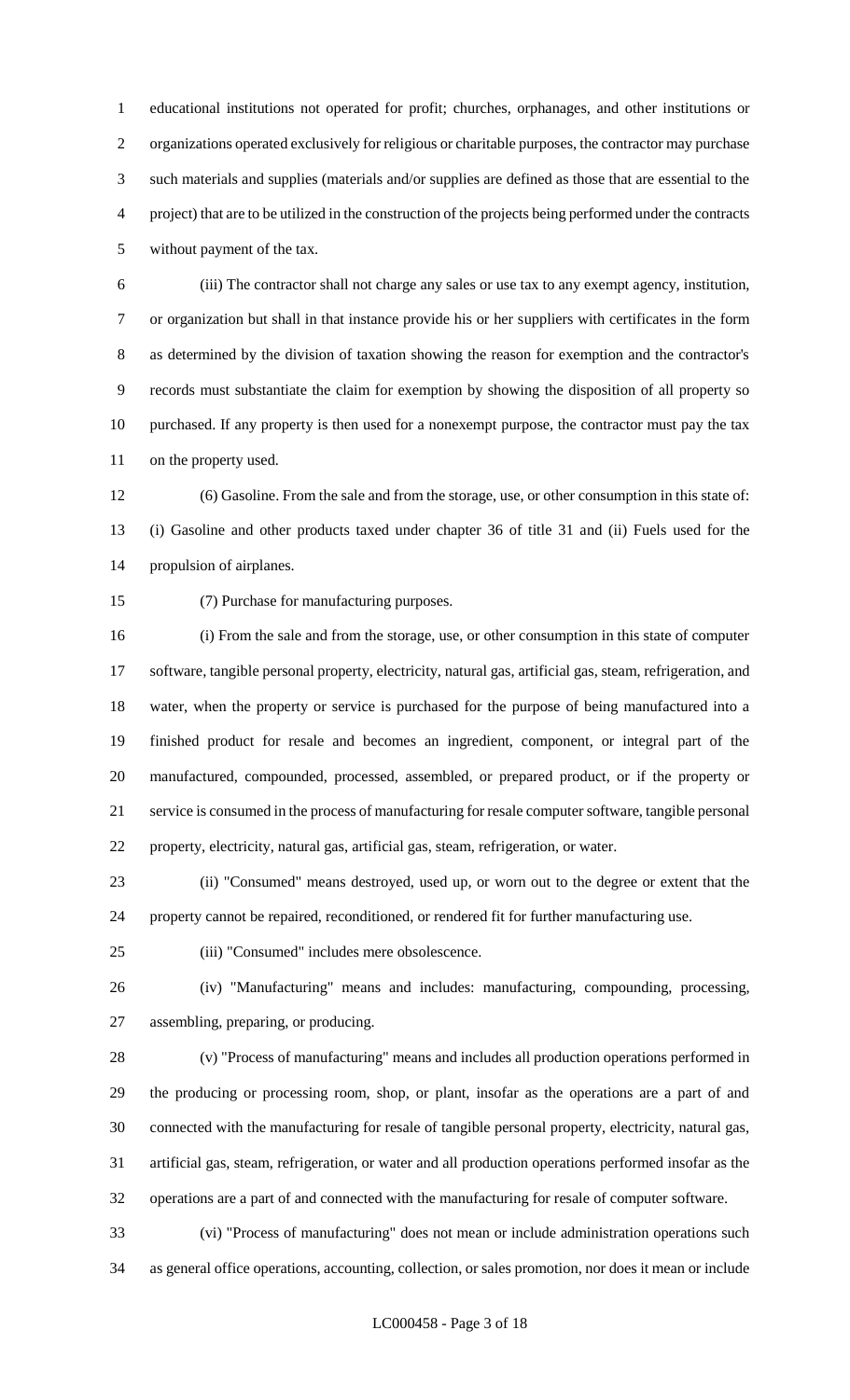distribution operations that occur subsequent to production operations, such as handling, storing, selling, and transporting the manufactured products, even though the administration and distribution operations are performed by, or in connection with, a manufacturing business.

 (8) State and political subdivisions. From the sale to, and from the storage, use, or other consumption by, this state, any city, town, district, or other political subdivision of this state. Every redevelopment agency created pursuant to chapter 31 of title 45 is deemed to be a subdivision of the municipality where it is located.

 (9) Food and food ingredients. From the sale and storage, use, or other consumption in this state of food and food ingredients as defined in § 44-18-7.1(l).

 For the purposes of this exemption "food and food ingredients" shall not include candy, soft drinks, dietary supplements, alcoholic beverages, tobacco, food sold through vending machines, or prepared food, as those terms are defined in § 44-18-7.1, unless the prepared food is: (i) Sold by a seller whose primary NAICS classification is manufacturing in sector 311,

except sub-sector 3118 (bakeries);

(ii) Sold in an unheated state by weight or volume as a single item;

 (iii) Bakery items, including: bread, rolls, buns, biscuits, bagels, croissants, pastries, donuts, danish, cakes, tortes, pies, tarts, muffins, bars, cookies, tortillas; and

 is not sold with utensils provided by the seller, including: plates, knives, forks, spoons, glasses, cups, napkins, or straws.

 (10) Medicines, drugs, and durable medical equipment. From the sale and from the storage, use, or other consumption in this state, of:

 (i) "Drugs" as defined in § 44-18-7.1(h)(i), sold on prescriptions, medical oxygen, and insulin whether or not sold on prescription. For purposes of this exemption drugs shall not include over-the-counter drugs and grooming and hygiene products as defined in § 44-18-7.1(h)(iii).

25 (ii) Durable medical equipment as defined in  $\S$  44-18-7.1(k) for home use only, including, but not limited to: syringe infusers, ambulatory drug delivery pumps, hospital beds, convalescent chairs, and chair lifts. Supplies used in connection with syringe infusers and ambulatory drug delivery pumps that are sold on prescription to individuals to be used by them to dispense or administer prescription drugs, and related ancillary dressings and supplies used to dispense or administer prescription drugs, shall also be exempt from tax.

 (11) Prosthetic devices and mobility enhancing equipment. From the sale and from the storage, use, or other consumption in this state, of prosthetic devices as defined in § 44-18-7.1(t), sold on prescription, including, but not limited to: artificial limbs, dentures, spectacles, eyeglasses, and artificial eyes; artificial hearing devices and hearing aids, whether or not sold on prescription;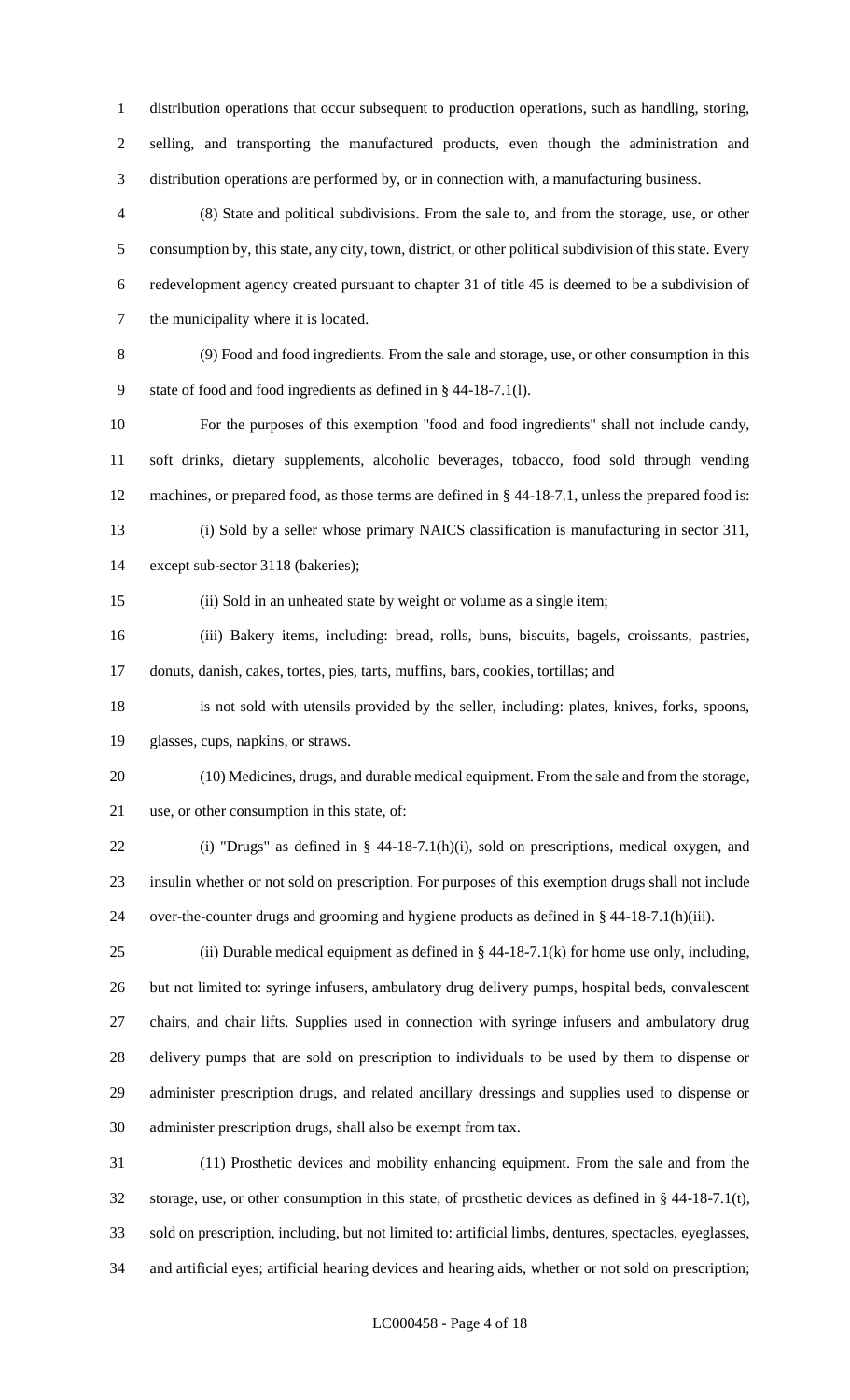and mobility enhancing equipment as defined in § 44-18-7.1(p), including wheelchairs, crutches,

and canes.

 (12) Coffins, caskets, urns, shrouds and burial garments. From the sale and from the storage, use, or other consumption in this state of coffins, caskets, urns, shrouds, and other burial garments that are ordinarily sold by a funeral director as part of the business of funeral directing.

(13) Motor vehicles sold to nonresidents.

 (i) From the sale, subsequent to June 30, 1958, of a motor vehicle to a bona fide nonresident of this state who does not register the motor vehicle in this state, whether the sale or delivery of the motor vehicle is made in this state or at the place of residence of the nonresident. A motor vehicle sold to a bona fide nonresident whose state of residence does not allow a like exemption to its nonresidents is not exempt from the tax imposed under § 44-18-20. In that event, the bona fide nonresident pays a tax to Rhode Island on the sale at a rate equal to the rate that would be imposed in his or her state of residence not to exceed the rate that would have been imposed under § 44-18- 20. Notwithstanding any other provisions of law, a licensed motor vehicle dealer shall add and collect the tax required under this subdivision and remit the tax to the tax administrator under the provisions of chapters 18 and 19 of this title. When a Rhode Island licensed, motor vehicle dealer is required to add and collect the sales and use tax on the sale of a motor vehicle to a bona fide nonresident as provided in this section, the dealer in computing the tax takes into consideration the law of the state of the nonresident as it relates to the trade-in of motor vehicles.

20 (ii) The tax administrator, in addition to the provisions of §§ 44-19-27 and 44-19-28, may require any licensed motor vehicle dealer to keep records of sales to bona fide nonresidents as the tax administrator deems reasonably necessary to substantiate the exemption provided in this subdivision, including the affidavit of a licensed motor vehicle dealer that the purchaser of the motor vehicle was the holder of, and had in his or her possession a valid out-of-state motor vehicle registration or a valid out-of-state driver's license.

 (iii) Any nonresident who registers a motor vehicle in this state within ninety (90) days of the date of its sale to him or her is deemed to have purchased the motor vehicle for use, storage, or other consumption in this state, and is subject to, and liable for, the use tax imposed under the provisions of § 44-18-20.

 (14) Sales in public buildings by blind people. From the sale and from the storage, use, or other consumption in all public buildings in this state of all products or wares by any person licensed under § 40-9-11.1.

 (15) Air and water pollution control facilities. From the sale, storage, use, or other consumption in this state of tangible personal property or supplies acquired for incorporation into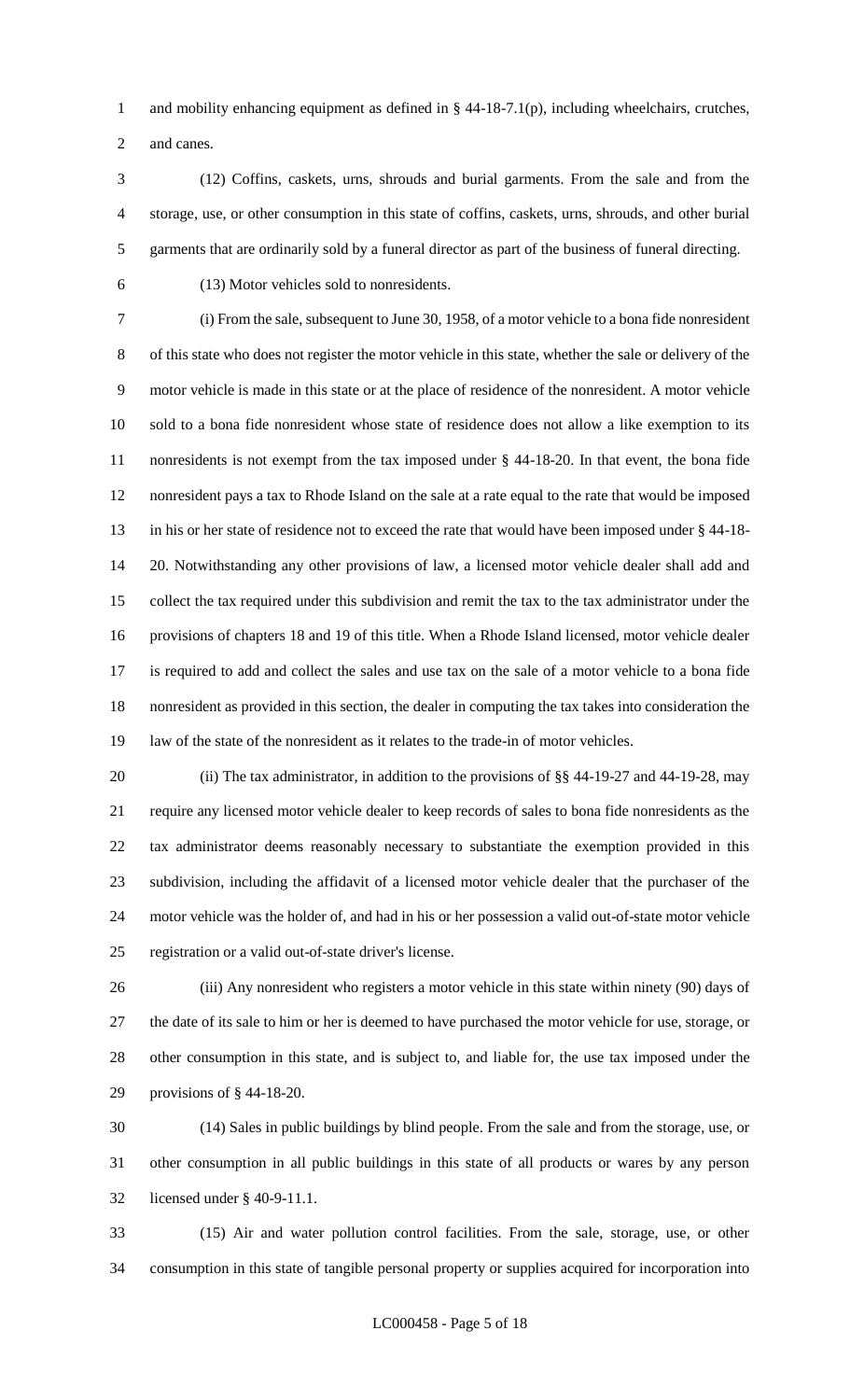or used and consumed in the operation of a facility, the primary purpose of which is to aid in the control of the pollution or contamination of the waters or air of the state, as defined in chapter 12 of title 46 and chapter 23 of title 23, respectively, and that has been certified as approved for that purpose by the director of environmental management. The director of environmental management may certify to a portion of the tangible personal property or supplies acquired for incorporation into those facilities or used and consumed in the operation of those facilities to the extent that that portion has as its primary purpose the control of the pollution or contamination of the waters or air of this state. As used in this subdivision, "facility" means any land, facility, device, building, machinery, or equipment.

 (16) Camps. From the rental charged for living quarters, or sleeping, or housekeeping accommodations at camps or retreat houses operated by religious, charitable, educational, or other organizations and associations mentioned in subsection (5), or by privately owned and operated summer camps for children.

 (17) Certain institutions. From the rental charged for living or sleeping quarters in an institution licensed by the state for the hospitalization, custodial, or nursing care of human beings. (18) Educational institutions. From the rental charged by any educational institution for living quarters, or sleeping, or housekeeping accommodations or other rooms or accommodations to any student or teacher necessitated by attendance at an educational institution. "Educational institution" as used in this section means an institution of learning not operated for profit that is empowered to confer diplomas, educational, literary, or academic degrees; that has a regular faculty, curriculum, and organized body of pupils or students in attendance throughout the usual school year; that keeps and furnishes to students and others records required and accepted for entrance to schools of secondary, collegiate, or graduate rank; and no part of the net earnings of which inures to the benefit of any individual.

(19) Motor vehicle and adaptive equipment for persons with disabilities.

 (i) From the sale of: (A) Special adaptations; (B) The component parts of the special 27 adaptations; or (C) A specially adapted motor vehicle; provided that the owner furnishes to the tax administrator an affidavit of a licensed physician to the effect that the specially adapted motor vehicle is necessary to transport a family member with a disability or where the vehicle has been specially adapted to meet the specific needs of the person with a disability. This exemption applies to not more than one motor vehicle owned and registered for personal, noncommercial use.

 (ii) For the purpose of this subsection the term "special adaptations" includes, but is not limited to: wheelchair lifts, wheelchair carriers, wheelchair ramps, wheelchair securements, hand controls, steering devices, extensions, relocations, and crossovers of operator controls, power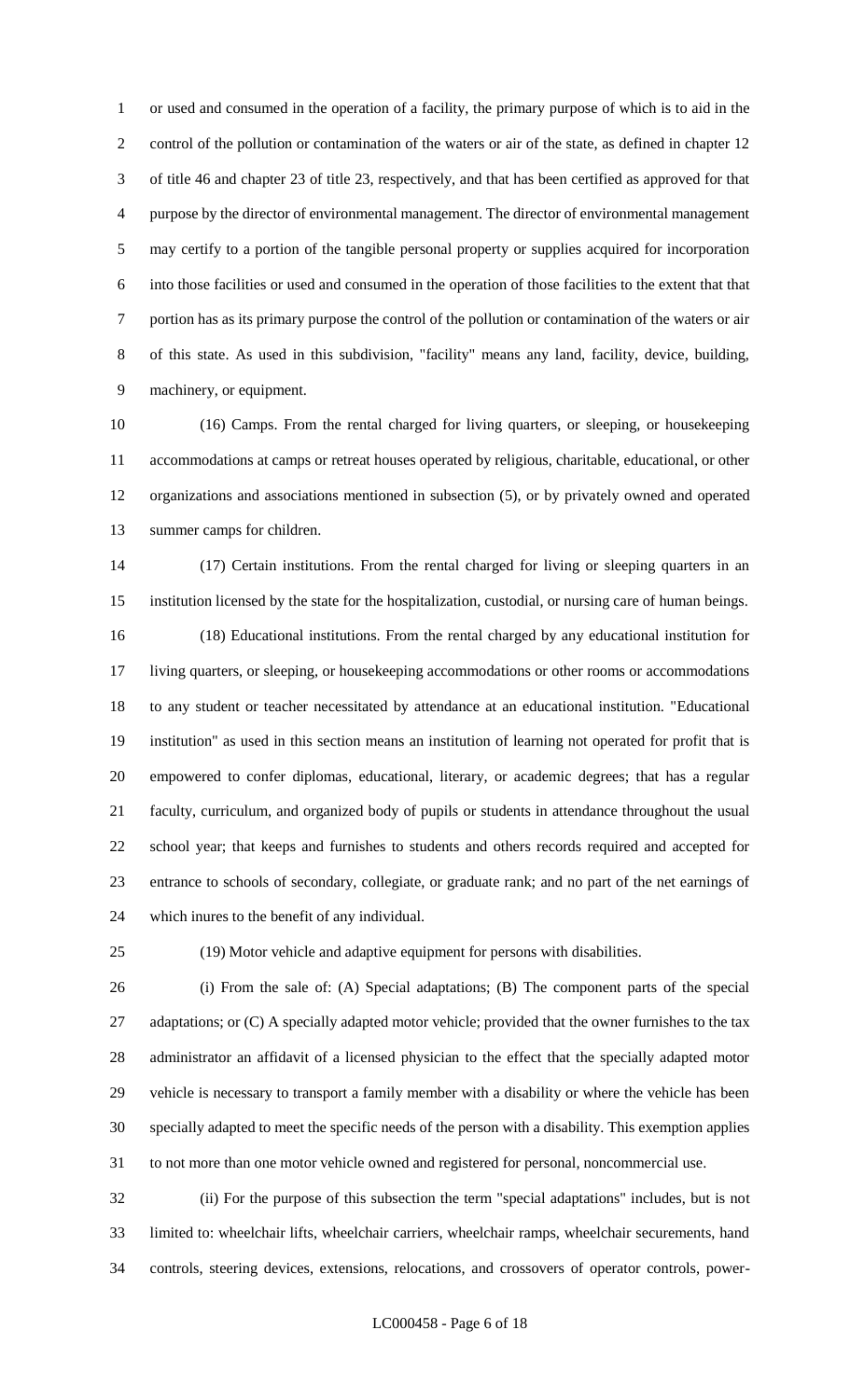assisted controls, raised tops or dropped floors, raised entry doors, or alternative signaling devices

to auditory signals.

 (iii) From the sale of: (a) Special adaptations, (b) The component parts of the special adaptations, for a "wheelchair accessible taxicab" as defined in § 39-14-1, and/or a "wheelchair accessible public motor vehicle" as defined in § 39-14.1-1.

 (iv) For the purpose of this subdivision the exemption for a "specially adapted motor vehicle" means a use tax credit not to exceed the amount of use tax that would otherwise be due on the motor vehicle, exclusive of any adaptations. The use tax credit is equal to the cost of the special adaptations, including installation.

 (20) Heating fuels. From the sale and from the storage, use, or other consumption in this state of every type of heating fuel.

 (21) Electricity and gas. From the sale and from the storage, use, or other consumption in 13 this state of electricity and gas.

(22) Manufacturing machinery and equipment.

 (i) From the sale and from the storage, use, or other consumption in this state of tools, dies, molds, machinery, equipment (including replacement parts), and related items to the extent used in an industrial plant in connection with the actual manufacture, conversion, or processing of tangible personal property, or to the extent used in connection with the actual manufacture, conversion, or processing of computer software as that term is utilized in industry numbers 7371, 7372, and 7373 in the standard industrial classification manual prepared by the Technical Committee on Industrial Classification, Office of Statistical Standards, Executive Office of the President, United States Bureau of the Budget, as revised from time to time, to be sold, or that machinery and equipment used in the furnishing of power to an industrial manufacturing plant. For the purposes of this subdivision, "industrial plant" means a factory at a fixed location primarily engaged in the manufacture, conversion, or processing of tangible personal property to be sold in the regular course of business;

 (ii) Machinery and equipment and related items are not deemed to be used in connection with the actual manufacture, conversion, or processing of tangible personal property, or in connection with the actual manufacture, conversion, or processing of computer software as that term is utilized in industry numbers 7371, 7372, and 7373 in the standard industrial classification manual prepared by the Technical Committee on Industrial Classification, Office of Statistical Standards, Executive Office of the President, United States Bureau of the Budget, as revised from time to time, to be sold to the extent the property is used in administration or distribution operations; (iii) Machinery and equipment and related items used in connection with the actual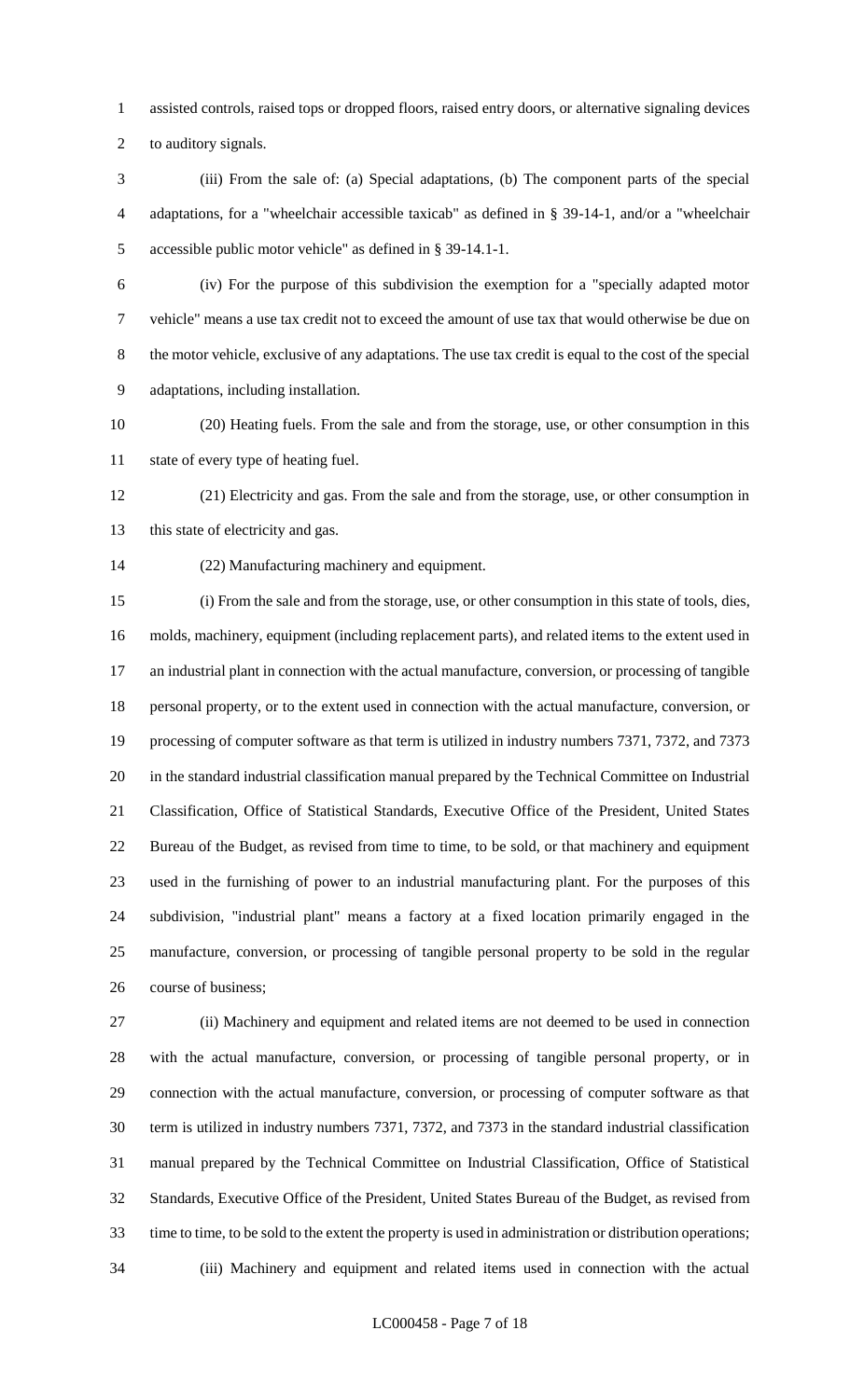manufacture, conversion, or processing of any computer software or any tangible personal property 2 that is not to be sold and that would be exempt under subdivision (7) or this subdivision if purchased from a vendor or machinery and equipment and related items used during any manufacturing, converting, or processing function is exempt under this subdivision even if that operation, function, or purpose is not an integral or essential part of a continuous production flow or manufacturing process;

 (iv) Where a portion of a group of portable or mobile machinery is used in connection with the actual manufacture, conversion, or processing of computer software or tangible personal property to be sold, as previously defined, that portion, if otherwise qualifying, is exempt under this subdivision even though the machinery in that group is used interchangeably and not otherwise identifiable as to use.

 (23) Trade-in value of motor vehicles. From the sale and from the storage, use, or other consumption in this state of so much of the purchase price paid for a new or used automobile as is allocated for a trade-in allowance on the automobile of the buyer given in trade to the seller, or of the proceeds applicable only to the automobile as are received from the manufacturer of automobiles for the repurchase of the automobile whether the repurchase was voluntary or not towards the purchase of a new or used automobile by the buyer. For the purpose of this subdivision, 18 the word "automobile" means a private passenger automobile not used for hire, or a pickup truck 19 with a gross weight of under six thousand pounds (6,000 lbs.), and used exclusively for personal 20 use and does not refer to any other type of motor vehicle.

(24) Precious metal bullion.

 (i) From the sale and from the storage, use, or other consumption in this state of precious metal bullion, substantially equivalent to a transaction in securities or commodities.

 (ii) For purposes of this subdivision, "precious metal bullion" means any elementary precious metal that has been put through a process of smelting or refining, including, but not limited to: gold, silver, platinum, rhodium, and chromium, and that is in a state or condition that its value depends upon its content and not upon its form.

 (iii) The term does not include fabricated precious metal that has been processed or manufactured for some one or more specific and customary industrial, professional, or artistic uses. (25) Commercial vessels. From sales made to a commercial ship, barge, or other vessel of fifty (50) tons burden or over, primarily engaged in interstate or foreign commerce, and from the repair, alteration, or conversion of the vessels, and from the sale of property purchased for the use of the vessels including provisions, supplies, and material for the maintenance and/or repair of the vessels.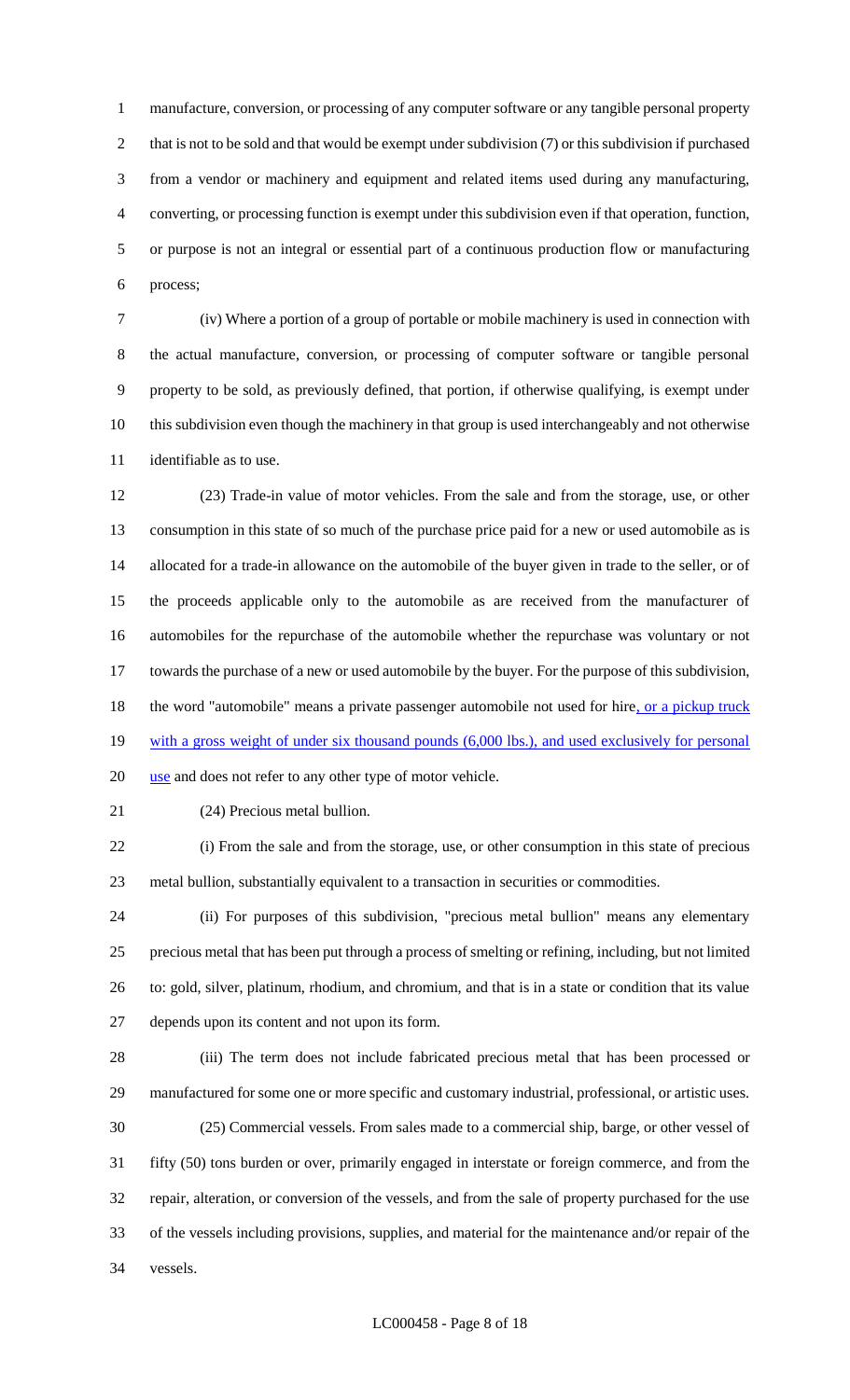(26) Commercial fishing vessels. From the sale and from the storage, use, or other consumption in this state of vessels and other watercraft that are in excess of five (5) net tons and that are used exclusively for "commercial fishing," as defined in this subdivision, and from the repair, alteration, or conversion of those vessels and other watercraft, and from the sale of property purchased for the use of those vessels and other watercraft including provisions, supplies, and material for the maintenance and/or repair of the vessels and other watercraft and the boats nets, cables, tackle, and other fishing equipment appurtenant to or used in connection with the commercial fishing of the vessels and other watercraft. "Commercial fishing" means taking or attempting to take any fish, shellfish, crustacea, or bait species with the intent of disposing of it for profit or by sale, barter, trade, or in commercial channels. The term does not include subsistence fishing, i.e., the taking for personal use and not for sale or barter; or sport fishing; but shall include vessels and other watercraft with a Rhode Island party and charter boat license issued by the department of environmental management pursuant to § 20-2-27.1 that meet the following criteria: (i) The operator must have a current United States Coast Guard (U.S.C.G.) license to carry passengers for hire; (ii) U.S.C.G. vessel documentation in the coast wide fishery trade; (iii) U.S.C.G. vessel documentation as to proof of Rhode Island home port status or a Rhode Island boat registration to prove Rhode Island home port status; and (iv) The vessel must be used as a commercial passenger carrying fishing vessel to carry passengers for fishing. The vessel must be able to demonstrate that at least fifty percent (50%) of its annual gross income derives from charters or provides documentation of a minimum of one hundred (100) charter trips annually; and (v) The vessel must have a valid Rhode Island party and charter boat license. The tax administrator shall implement the provisions of this subdivision by promulgating rules and regulations relating thereto. (27) Clothing and footwear. From the sales of articles of clothing, including footwear, intended to be worn or carried on or about the human body for sales prior to October 1, 2012. Effective October 1, 2012, the exemption will apply to the sales of articles of clothing, including footwear, intended to be worn or carried on or about the human body up to two hundred and fifty dollars (\$250) of the sales price per item. For the purposes of this section, "clothing or footwear" does not include clothing accessories or equipment or special clothing or footwear primarily designed for athletic activity or protective use as these terms are defined in section 44-18-7.1(f). In recognition of the work being performed by the streamlined sales and use tax governing board, upon passage of any federal law that authorizes states to require remote sellers to collect and remit sales and use taxes, this unlimited exemption will apply as it did prior to October 1, 2012. The unlimited exemption on sales of clothing and footwear shall take effect on the date that the state

requires remote sellers to collect and remit sales and use taxes.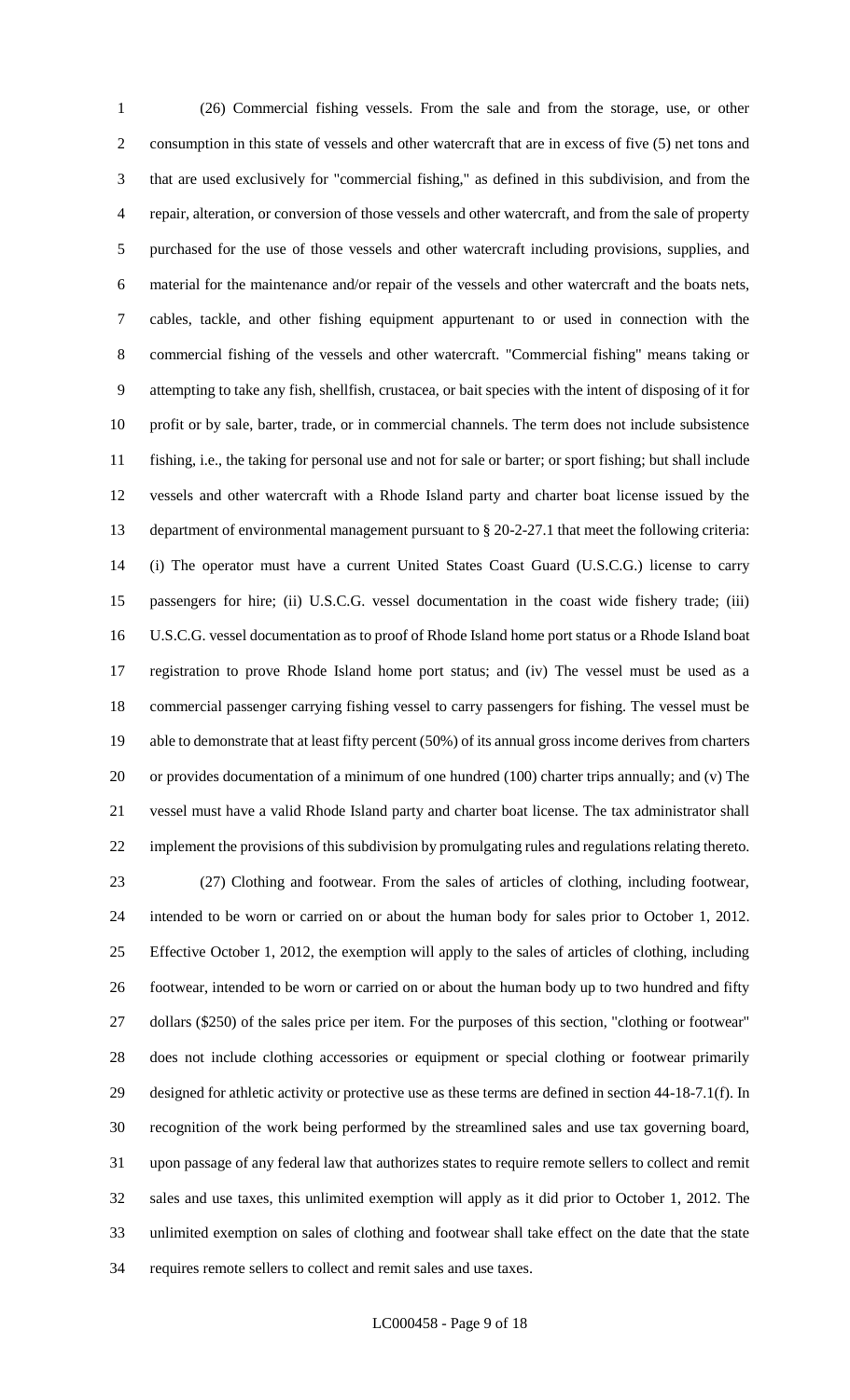(28) Water for residential use. From the sale and from the storage, use, or other consumption in this state of water furnished for domestic use by occupants of residential premises. (29) Bibles. [Unconstitutional; see Ahlburn v. Clark, 728 A.2d 449 (R.I. 1999); see Notes to Decisions.] From the sale and from the storage, use, or other consumption in the state of any canonized scriptures of any tax-exempt nonprofit religious organization including, but not limited to, the Old Testament and the New Testament versions.

(30) Boats.

 (i) From the sale of a boat or vessel to a bona fide nonresident of this state who does not register the boat or vessel in this state or document the boat or vessel with the United States government at a home port within the state, whether the sale or delivery of the boat or vessel is made in this state or elsewhere; provided, that the nonresident transports the boat within thirty (30) days after delivery by the seller outside the state for use thereafter solely outside the state.

 (ii) The tax administrator, in addition to the provisions of §§ 44-19-27 and 44-19-28, may require the seller of the boat or vessel to keep records of the sales to bona fide nonresidents as the tax administrator deems reasonably necessary to substantiate the exemption provided in this subdivision, including the affidavit of the seller that the buyer represented himself or herself to be a bona fide nonresident of this state and of the buyer that he or she is a nonresident of this state.

 (31) Youth activities equipment. From the sale, storage, use, or other consumption in this state of items for not more than twenty dollars (\$20.00) each by nonprofit Rhode Island eleemosynary organizations, for the purposes of youth activities that the organization is formed to sponsor and support; and by accredited elementary and secondary schools for the purposes of the schools or of organized activities of the enrolled students.

 (32) Farm equipment. From the sale and from the storage or use of machinery and equipment used directly for commercial farming and agricultural production; including, but not limited to: tractors, ploughs, harrows, spreaders, seeders, milking machines, silage conveyors, balers, bulk milk storage tanks, trucks with farm plates, mowers, combines, irrigation equipment, greenhouses and greenhouse coverings, graders and packaging machines, tools and supplies and other farming equipment, including replacement parts appurtenant to or used in connection with commercial farming and tools and supplies used in the repair and maintenance of farming equipment. "Commercial farming" means the keeping or boarding of five (5) or more horses or the production within this state of agricultural products, including, but not limited to, field or orchard crops, livestock, dairy, and poultry, or their products, where the keeping, boarding, or production provides at least two thousand five hundred dollars (\$2,500) in annual gross sales to the operator, whether an individual, a group, a partnership, or a corporation for exemptions issued prior to July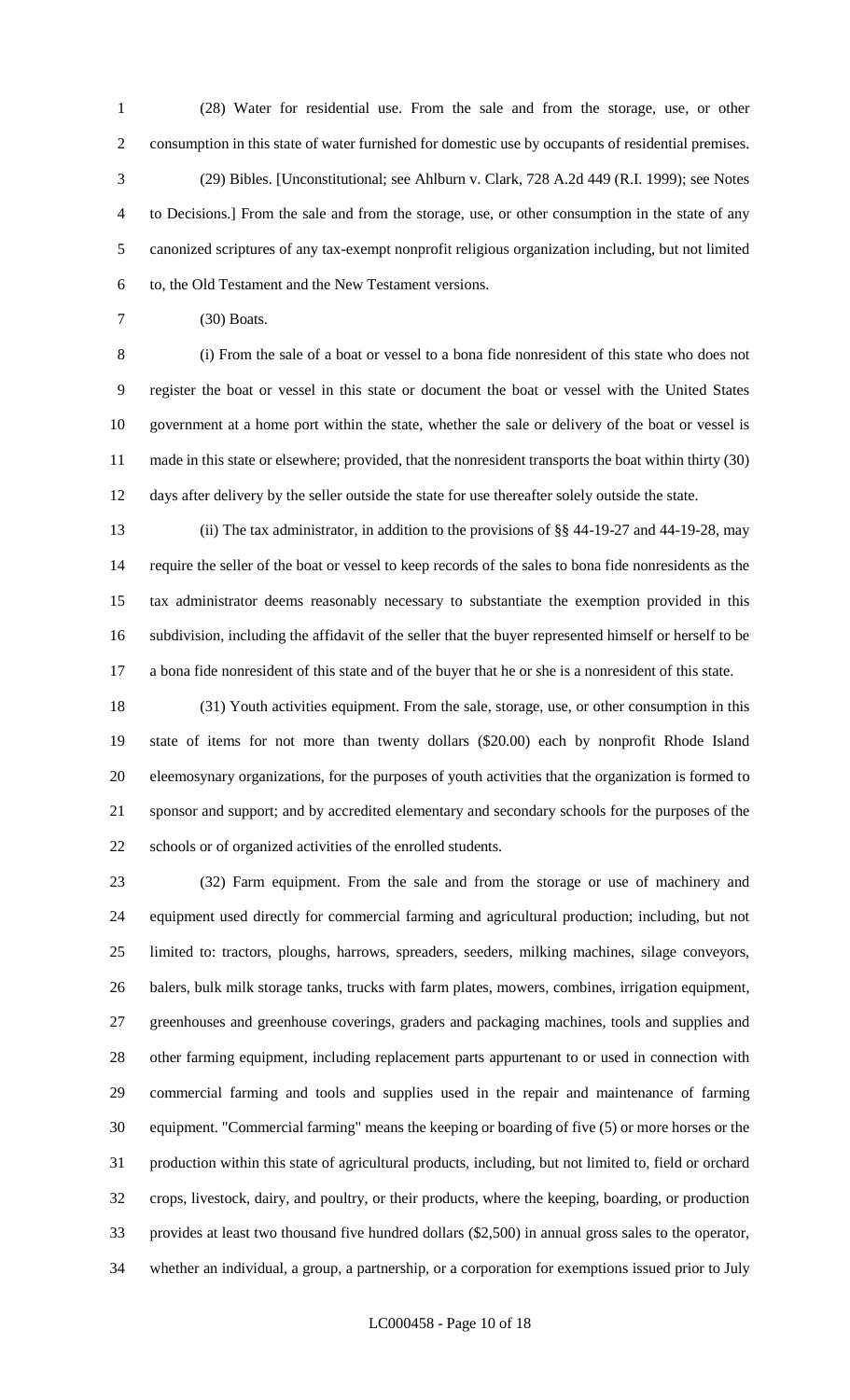1, 2002. For exemptions issued or renewed after July 1, 2002, there shall be two (2) levels. Level I shall be based on proof of annual, gross sales from commercial farming of at least twenty-five hundred dollars (\$2,500) and shall be valid for purchases subject to the exemption provided in this subdivision except for motor vehicles with an excise tax value of five thousand dollars (\$5,000) or greater. Level II shall be based on proof of annual gross sales from commercial farming of at least ten thousand dollars (\$10,000) or greater and shall be valid for purchases subject to the exemption provided in this subdivision including motor vehicles with an excise tax value of five thousand dollars (\$5,000) or greater. For the initial issuance of the exemptions, proof of the requisite amount of annual gross sales from commercial farming shall be required for the prior year; for any renewal of an exemption granted in accordance with this subdivision at either level I or level II, proof of gross annual sales from commercial farming at the requisite amount shall be required for each of 12 the prior two (2) years. Certificates of exemption issued or renewed after July 1, 2002, shall clearly indicate the level of the exemption and be valid for four (4) years after the date of issue. This exemption applies even if the same equipment is used for ancillary uses, or is temporarily used for a non-farming or a non-agricultural purpose, but shall not apply to motor vehicles acquired after July 1, 2002, unless the vehicle is a farm vehicle as defined pursuant to § 31-1-8 and is eligible for registration displaying farm plates as provided for in § 31-3-31.

 (33) Compressed air. From the sale and from the storage, use, or other consumption in the state of compressed air.

 (34) Flags. From the sale and from the storage, consumption, or other use in this state of United States, Rhode Island or POW-MIA flags.

 (35) Motor vehicle and adaptive equipment to certain veterans. From the sale of a motor vehicle and adaptive equipment to and for the use of a veteran with a service-connected loss of or the loss of use of a leg, foot, hand, or arm, or any veteran who is a double amputee, whether service connected or not. The motor vehicle must be purchased by and especially equipped for use by the qualifying veteran. Certificate of exemption or refunds of taxes paid is granted under rules or regulations that the tax administrator may prescribe.

 (36) Textbooks. From the sale and from the storage, use, or other consumption in this state of textbooks by an "educational institution," as defined in subsection (18) of this section, and any educational institution within the purview of § 16-63-9(4), and used textbooks by any purveyor.

 (37) Tangible personal property and supplies used in on-site hazardous waste recycling, reuse, or treatment. From the sale, storage, use, or other consumption in this state of tangible personal property or supplies used or consumed in the operation of equipment, the exclusive function of which is the recycling, reuse, or recovery of materials (other than precious metals, as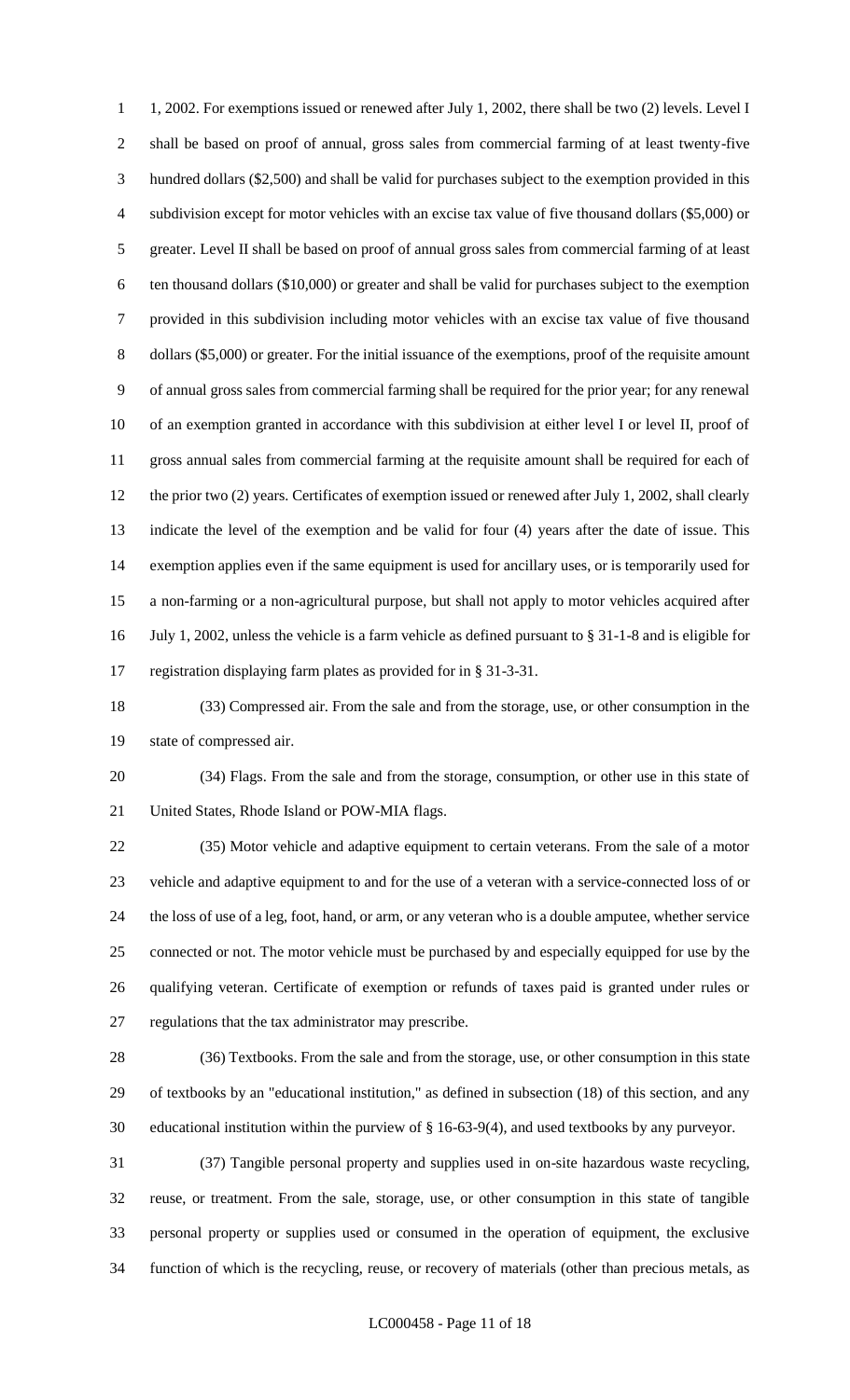defined in subdivision (24)(ii) of this section) from the treatment of "hazardous wastes," as defined in § 23-19.1-4, where the "hazardous wastes" are generated in Rhode Island solely by the same taxpayer and where the personal property is located at, in, or adjacent to a generating facility of the taxpayer in Rhode Island. The taxpayer shall procure an order from the director of the department of environmental management certifying that the equipment and/or supplies as used or consumed, qualify for the exemption under this subdivision. If any information relating to secret processes or methods of manufacture, production, or treatment is disclosed to the department of environmental 8 management only to procure an order, and is a "trade secret" as defined in § 28-21-10(b), it is not open to public inspection or publicly disclosed unless disclosure is required under chapter 21 of 10 title 28 or chapter 24.4 of title 23.

 (38) Promotional and product literature of boat manufacturers. From the sale and from the storage, use, or other consumption of promotional and product literature of boat manufacturers shipped to points outside of Rhode Island that either: (i) Accompany the product that is sold; (ii) Are shipped in bulk to out-of-state dealers for use in the sale of the product; or (iii) Are mailed to customers at no charge.

 (39) Food items paid for by food stamps. From the sale and from the storage, use, or other consumption in this state of eligible food items payment for which is properly made to the retailer 18 in the form of U.S. government food stamps issued in accordance with the Food Stamp Act of 1977, 7 U.S.C. § 2011 et seq.

 (40) Transportation charges. From the sale or hiring of motor carriers as defined in § 39- 21 12-2(1) to haul goods, when the contract or hiring cost is charged by a motor freight tariff filed with the Rhode Island public utilities commission on the number of miles driven or by the number of hours spent on the job.

 (41) Trade-in value of boats. From the sale and from the storage, use, or other consumption in this state of so much of the purchase price paid for a new or used boat as is allocated for a trade- in allowance on the boat of the buyer given in trade to the seller or of the proceeds applicable only to the boat as are received from an insurance claim as a result of a stolen or damaged boat, towards the purchase of a new or used boat by the buyer.

 (42) Equipment used for research and development. From the sale and from the storage, use, or other consumption of equipment to the extent used for research and development purposes by a qualifying firm. For the purposes of this subsection, "qualifying firm" means a business for which the use of research and development equipment is an integral part of its operation and "equipment" means scientific equipment, computers, software, and related items.

(43) Coins. From the sale and from the other consumption in this state of coins having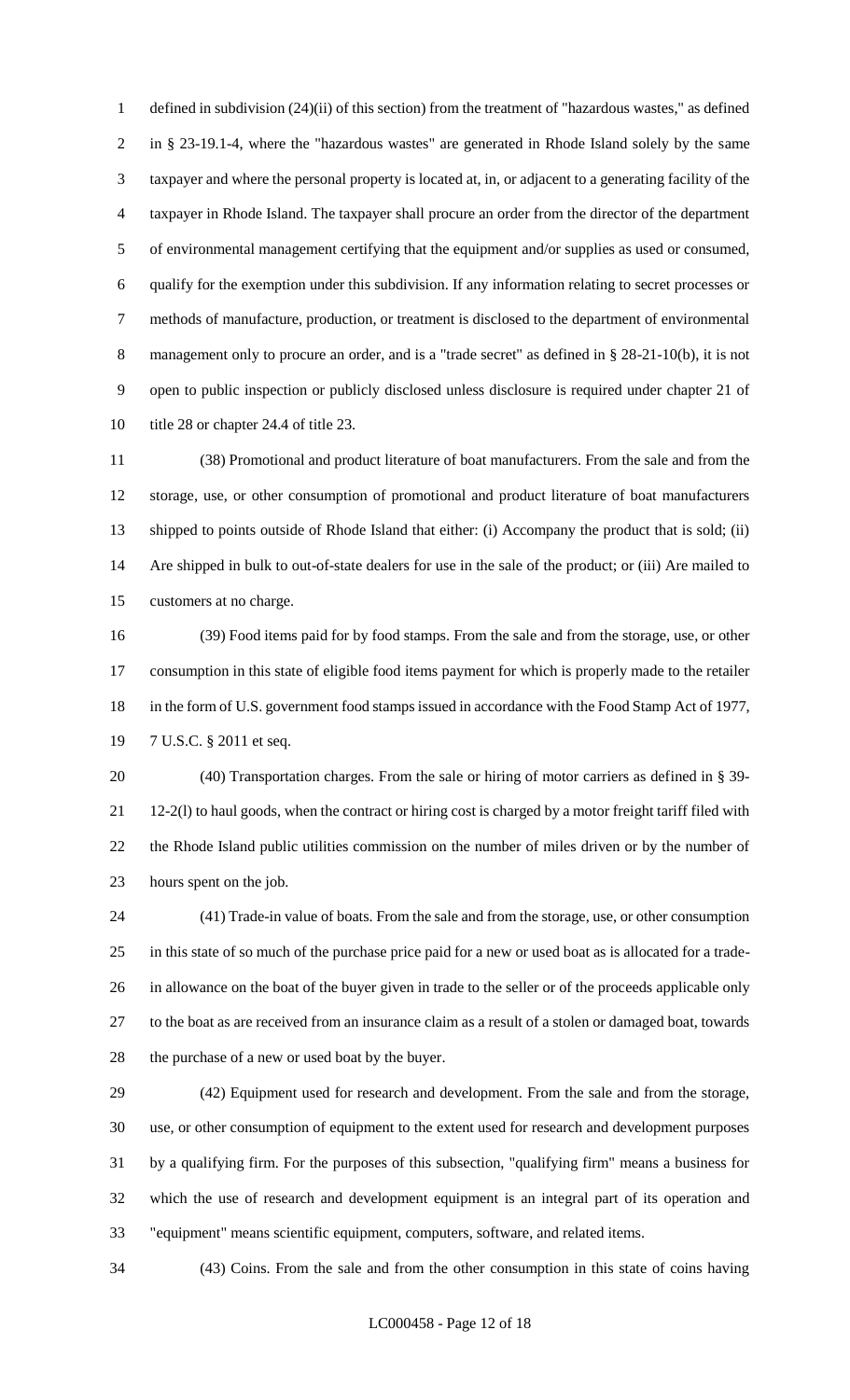numismatic or investment value.

 (44) Farm structure construction materials. Lumber, hardware, and other materials used in the new construction of farm structures, including production facilities such as, but not limited to: farrowing sheds, free stall and stanchion barns, milking parlors, silos, poultry barns, laying houses, fruit and vegetable storages, rooting cellars, propagation rooms, greenhouses, packing rooms, machinery storage, seasonal farm worker housing, certified farm markets, bunker and trench silos, feed storage sheds, and any other structures used in connection with commercial farming.

 (45) Telecommunications carrier access service. Carrier access service or telecommunications service when purchased by a telecommunications company from another telecommunications company to facilitate the provision of telecommunications service.

 (46) Boats or vessels brought into the state exclusively for winter storage, maintenance, repair, or sale. Notwithstanding the provisions of §§ 44-18-10, 44-18-11 and 44-18-20, the tax imposed by § 44-18-20 is not applicable for the period commencing on the first day of October in any year up to and including the 30th day of April next succeeding with respect to the use of any boat or vessel within this state exclusively for purposes of: (i) Delivery of the vessel to a facility in this state for storage, including dry storage and storage in water by means of apparatus preventing ice damage to the hull, maintenance, or repair; (ii) The actual process of storage, maintenance, or repair of the boat or vessel; or (iii) Storage for the purpose of selling the boat or vessel.

 (47) Jewelry display product. From the sale and from the storage, use, or other consumption in this state of tangible personal property used to display any jewelry product; provided that title to the jewelry display product is transferred by the jewelry manufacturer or seller and that the jewelry display product is shipped out of state for use solely outside the state and is not returned to the jewelry manufacturer or seller.

 (48) Boats or vessels generally. Notwithstanding the provisions of this chapter, the tax imposed by §§ 44-18-20 and 44-18-18 shall not apply with respect to the sale and to the storage, use, or other consumption in this state of any new or used boat. The exemption provided for in this subdivision does not apply after October 1, 1993, unless prior to October 1, 1993, the federal ten percent (10%) surcharge on luxury boats is repealed.

 (49) Banks and regulated investment companies interstate toll-free calls. Notwithstanding the provisions of this chapter, the tax imposed by this chapter does not apply to the furnishing of interstate and international, toll-free terminating telecommunication service that is used directly and exclusively by or for the benefit of an eligible company as defined in this subdivision; provided that an eligible company employs on average during the calendar year no less than five hundred (500) "full-time equivalent employees" as that term is defined in § 42-64.5-2. For purposes of this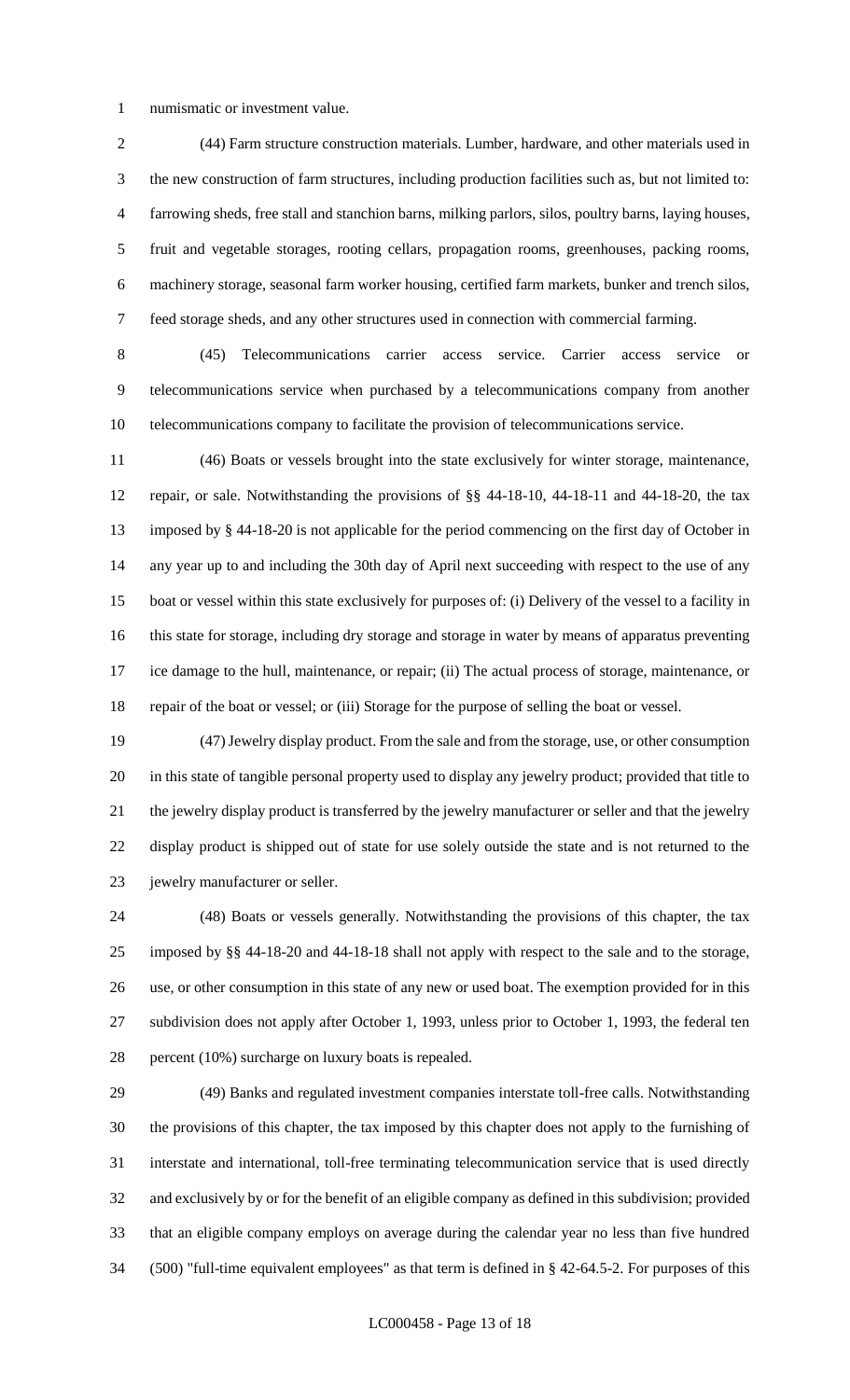section, an "eligible company" means a "regulated investment company" as that term is defined in 2 the Internal Revenue Code of 1986, 26 U.S.C. § 851, or a corporation to the extent the service is provided, directly or indirectly, to or on behalf of a regulated investment company, an employee benefit plan, a retirement plan or a pension plan, or a state-chartered bank.

 (50) Mobile and manufactured homes generally. From the sale and from the storage, use, or other consumption in this state of mobile and/or manufactured homes as defined and subject to taxation pursuant to the provisions of chapter 44 of title 31.

(51) Manufacturing business reconstruction materials.

 (i) From the sale and from the storage, use, or other consumption in this state of lumber, hardware, and other building materials used in the reconstruction of a manufacturing business facility that suffers a disaster, as defined in this subdivision, in this state. "Disaster" means any occurrence, natural or otherwise, that results in the destruction of sixty percent (60%) or more of an operating manufacturing business facility within this state. "Disaster" does not include any damage resulting from the willful act of the owner of the manufacturing business facility.

 (ii) Manufacturing business facility includes, but is not limited to, the structures housing the production and administrative facilities.

 (iii) In the event a manufacturer has more than one manufacturing site in this state, the sixty percent (60%) provision applies to the damages suffered at that one site.

 (iv) To the extent that the costs of the reconstruction materials are reimbursed by insurance, this exemption does not apply.

 (52) Tangible personal property and supplies used in the processing or preparation of floral products and floral arrangements. From the sale, storage, use, or other consumption in this state of tangible personal property or supplies purchased by florists, garden centers, or other like producers or vendors of flowers, plants, floral products, and natural and artificial floral arrangements that are ultimately sold with flowers, plants, floral products, and natural and artificial floral arrangements or are otherwise used in the decoration, fabrication, creation, processing, or preparation of flowers, plants, floral products, or natural and artificial floral arrangements, including descriptive labels, stickers, and cards affixed to the flower, plant, floral product, or arrangement, artificial flowers, spray materials, floral paint and tint, plant shine, flower food, insecticide, and fertilizers.

 (53) Horse food products. From the sale and from the storage, use, or other consumption in this state of horse food products purchased by a person engaged in the business of the boarding of horses.

(54) Non-motorized recreational vehicles sold to nonresidents.

(i) From the sale, subsequent to June 30, 2003, of a non-motorized recreational vehicle to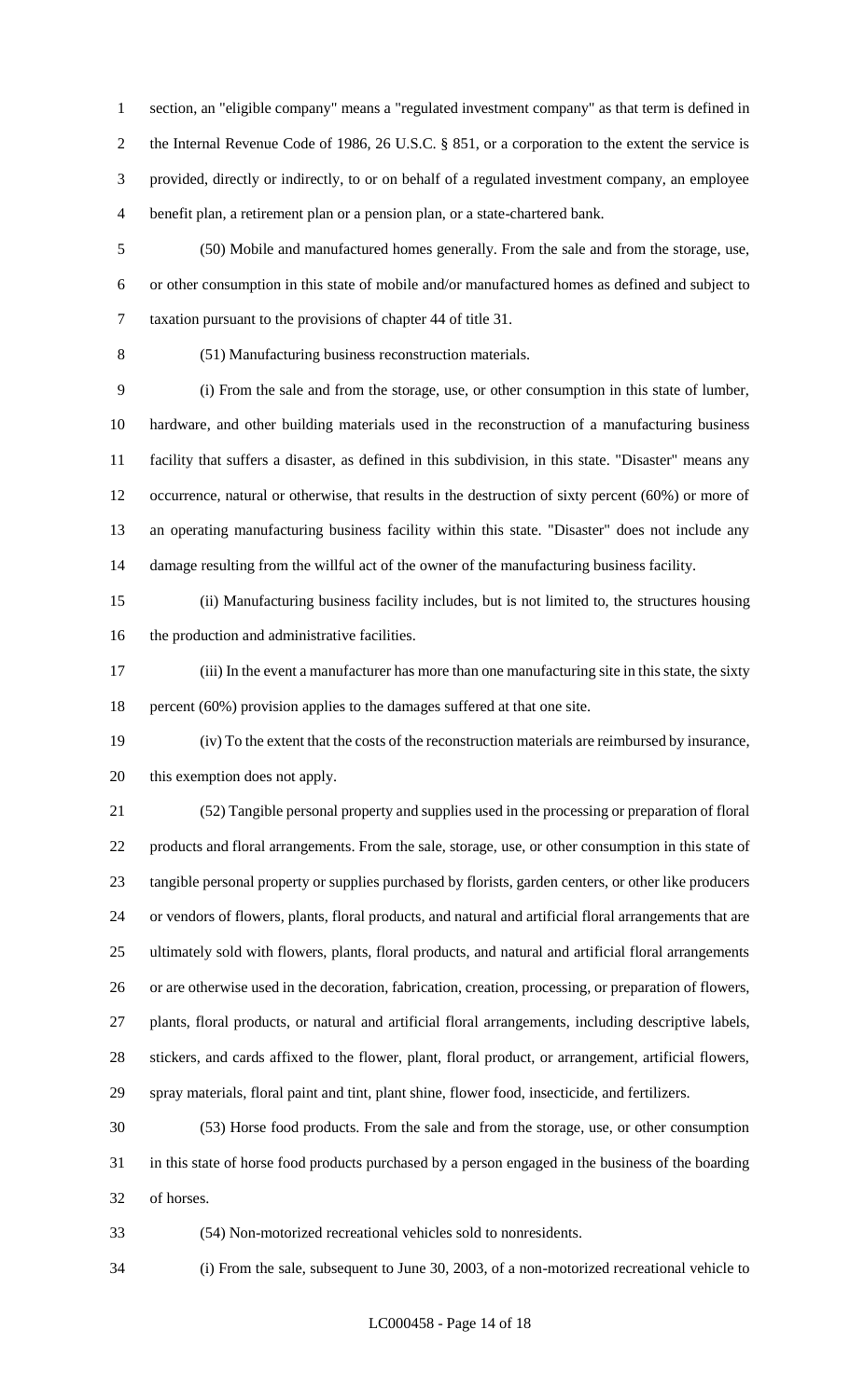a bona fide nonresident of this state who does not register the non-motorized recreational vehicle in this state, whether the sale or delivery of the non-motorized recreational vehicle is made in this state or at the place of residence of the nonresident; provided that a non-motorized recreational vehicle sold to a bona fide nonresident whose state of residence does not allow a like exemption to its nonresidents is not exempt from the tax imposed under § 44-18-20; provided, further, that in that event the bona fide nonresident pays a tax to Rhode Island on the sale at a rate equal to the rate that would be imposed in his or her state of residence not to exceed the rate that would have been imposed under § 44-18-20. Notwithstanding any other provisions of law, a licensed, non-motorized recreational vehicle dealer shall add and collect the tax required under this subdivision and remit the tax to the tax administrator under the provisions of chapters 18 and 19 of this title. Provided, that when a Rhode Island licensed, non-motorized recreational vehicle dealer is required to add and collect the sales and use tax on the sale of a non-motorized recreational vehicle to a bona fide nonresident as provided in this section, the dealer in computing the tax takes into consideration the law of the state of the nonresident as it relates to the trade-in of motor vehicles.

 (ii) The tax administrator, in addition to the provisions of §§ 44-19-27 and 44-19-28, may require any licensed, non-motorized recreational vehicle dealer to keep records of sales to bona fide nonresidents as the tax administrator deems reasonably necessary to substantiate the exemption provided in this subdivision, including the affidavit of a licensed, non-motorized recreational vehicle dealer that the purchaser of the non-motorized recreational vehicle was the holder of, and had in his or her possession a valid out-of-state non-motorized recreational vehicle registration or a valid out-of-state driver's license.

 (iii) Any nonresident who registers a non-motorized recreational vehicle in this state within ninety (90) days of the date of its sale to him or her is deemed to have purchased the non-motorized recreational vehicle for use, storage, or other consumption in this state, and is subject to, and liable for, the use tax imposed under the provisions of § 44-18-20.

 (iv) "Non-motorized recreational vehicle" means any portable dwelling designed and constructed to be used as a temporary dwelling for travel, camping, recreational, and vacation use that is eligible to be registered for highway use, including, but not limited to, "pick-up coaches" or "pick-up campers," "travel trailers," and "tent trailers" as those terms are defined in chapter 1 of title 31.

 (55) Sprinkler and fire alarm systems in existing buildings. From the sale in this state of sprinkler and fire alarm systems; emergency lighting and alarm systems; and the materials necessary and attendant to the installation of those systems that are required in buildings and occupancies existing therein in July 2003 in order to comply with any additional requirements for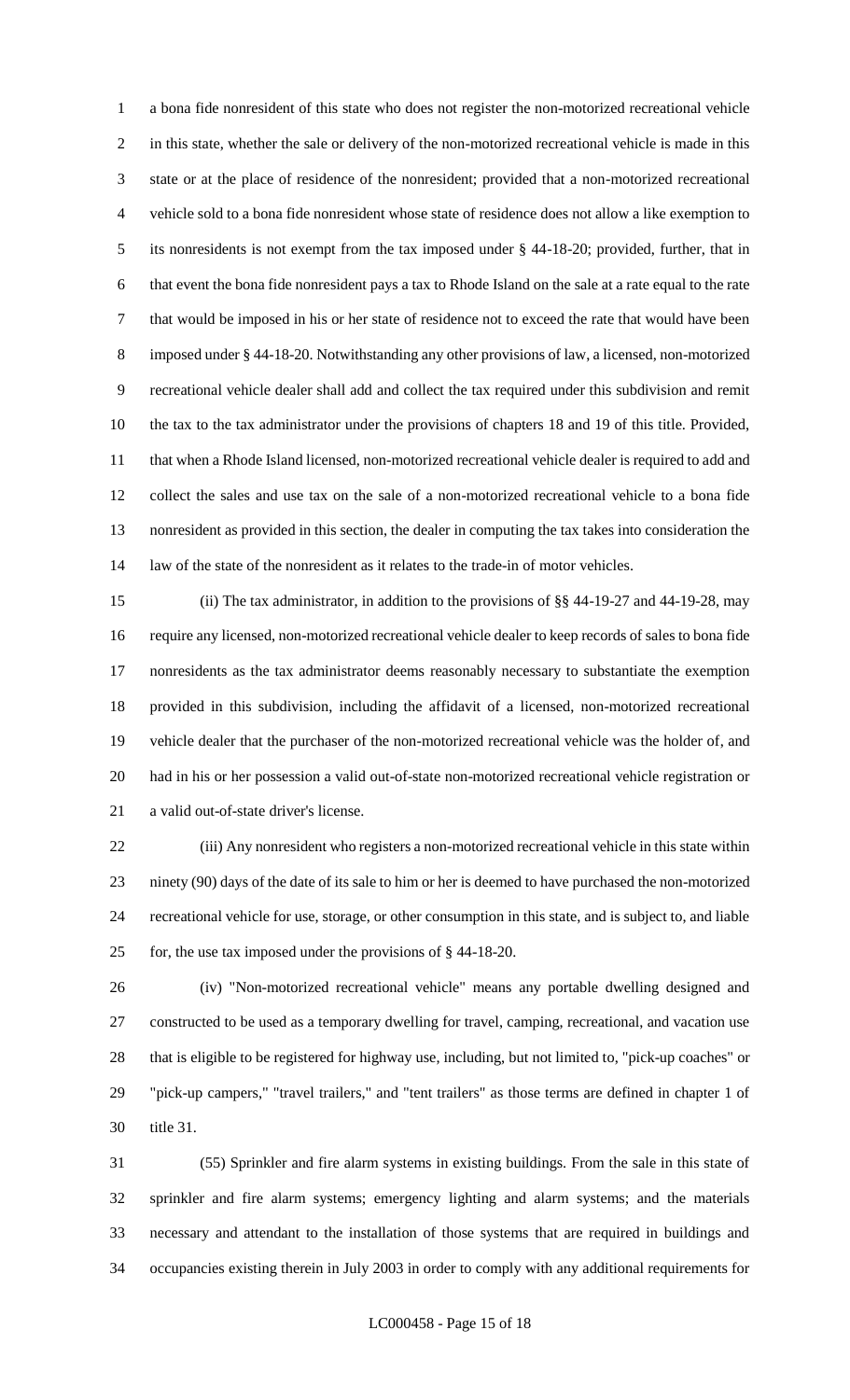such buildings arising directly from the enactment of the Comprehensive Fire Safety Act of 2003 and that are not required by any other provision of law or ordinance or regulation adopted pursuant to that act. The exemption provided in this subdivision shall expire on December 31, 2008.

 (56) Aircraft. Notwithstanding the provisions of this chapter, the tax imposed by §§ 44-18- 18 and 44-18-20 shall not apply with respect to the sale and to the storage, use, or other consumption in this state of any new or used aircraft or aircraft parts.

 (57) Renewable energy products. Notwithstanding any other provisions of Rhode Island general laws, the following products shall also be exempt from sales tax: solar photovoltaic modules or panels, or any module or panel that generates electricity from light; solar thermal collectors, including, but not limited to, those manufactured with flat glass plates, extruded plastic, sheet metal, and/or evacuated tubes; geothermal heat pumps, including both water-to-water and water-to-air type pumps; wind turbines; towers used to mount wind turbines if specified by or sold 13 by a wind turbine manufacturer; DC to AC inverters that interconnect with utility power lines; and manufactured mounting racks and ballast pans for solar collector, module, or panel installation. Not to include materials that could be fabricated into such racks; monitoring and control equipment, if specified or supplied by a manufacturer of solar thermal, solar photovoltaic, geothermal, or wind energy systems or if required by law or regulation for such systems but not to include pumps, fans or plumbing or electrical fixtures unless shipped from the manufacturer affixed to, or an integral part of, another item specified on this list; and solar storage tanks that are part of a solar domestic hot water system or a solar space heating system. If the tank comes with an external heat exchanger 21 it shall also be tax exempt, but a standard hot water tank is not exempt from state sales tax.

 (58) Returned property. The amount charged for property returned by customers upon rescission of the contract of sale when the entire amount exclusive of handling charges paid for the property is refunded in either cash or credit, and where the property is returned within one hundred twenty (120) days from the date of delivery.

 (59) Dietary supplements. From the sale and from the storage, use, or other consumption 27 of dietary supplements as defined in  $\S$  44-18-7.1(l)(v), sold on prescriptions.

 (60) Blood. From the sale and from the storage, use, or other consumption of human blood. (61) Agricultural products for human consumption. From the sale and from the storage, use, or other consumption of livestock and poultry of the kinds of products that ordinarily constitute food for human consumption and of livestock of the kind the products of which ordinarily constitute fibers for human use.

 (62) Diesel emission control technology. From the sale and use of diesel retrofit technology that is required by § 31-47.3-4.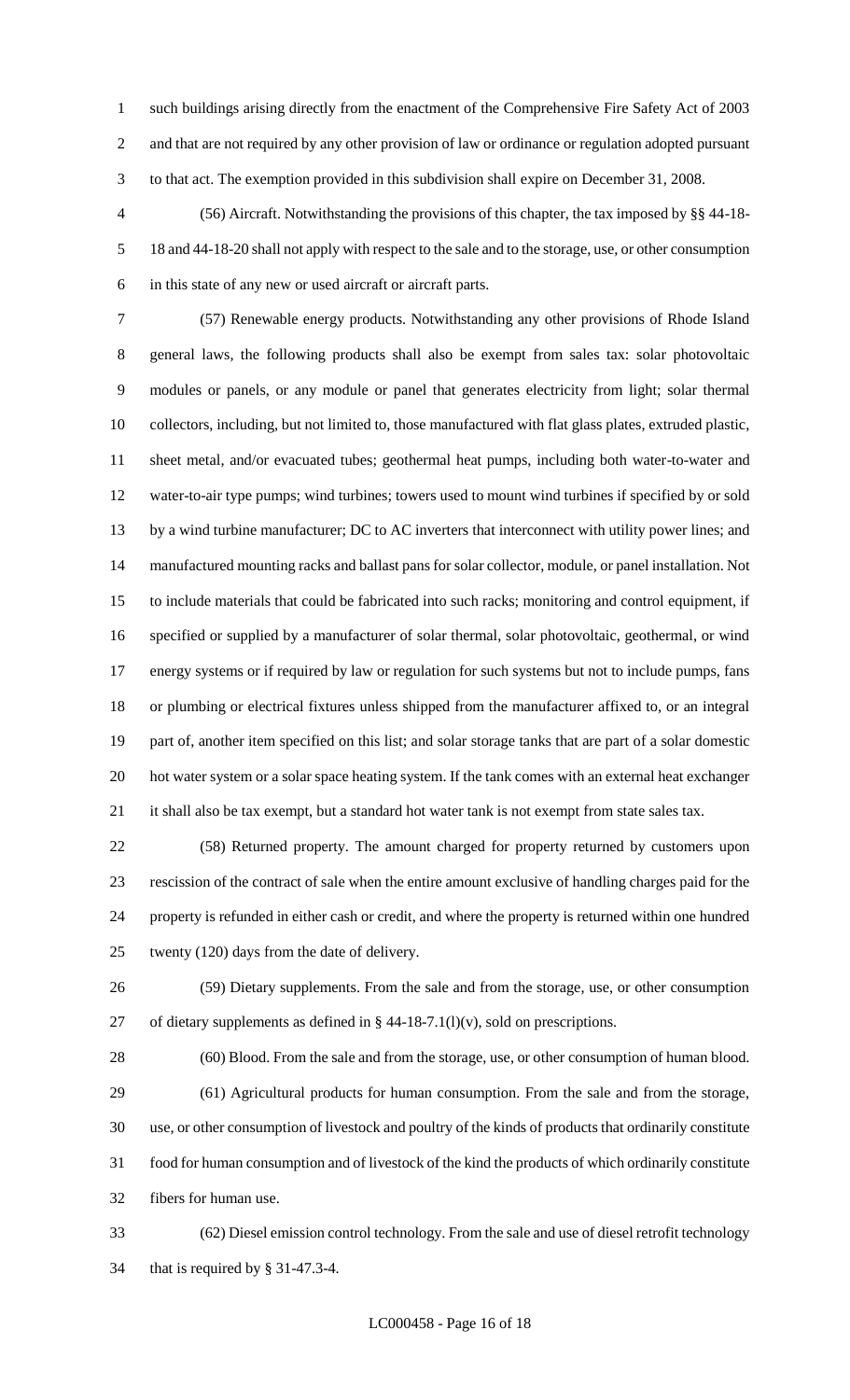(63) Feed for certain animals used in commercial farming. From the sale of feed for animals as described in subsection (61) of this section.

 (64) Alcoholic beverages. From the sale and storage, use, or other consumption in this state by a Class A licensee of alcoholic beverages, as defined in § 44-18-7.1, excluding beer and malt beverages; provided, further, notwithstanding § 6-13-1 or any other general or public law to the contrary, alcoholic beverages, as defined in § 44-18-7.1, shall not be subject to minimum markup. (65) Seeds and plants used to grow food and food ingredients. From the sale, storage, use, or other consumption in this state of seeds and plants used to grow food and food ingredients as defined in § 44-18-7.1(l)(i). "Seeds and plants used to grow food and food ingredients" shall not include marijuana seeds or plants. (66) Feminine hygiene products. From the sale and from the storage, use, or other

 consumption of tampons, panty liners, menstrual cups, sanitary napkins, and other similar products the principal use of which is feminine hygiene in connection with the menstrual cycle.

SECTION 2. This act shall take effect upon passage.

======== LC000458 ========